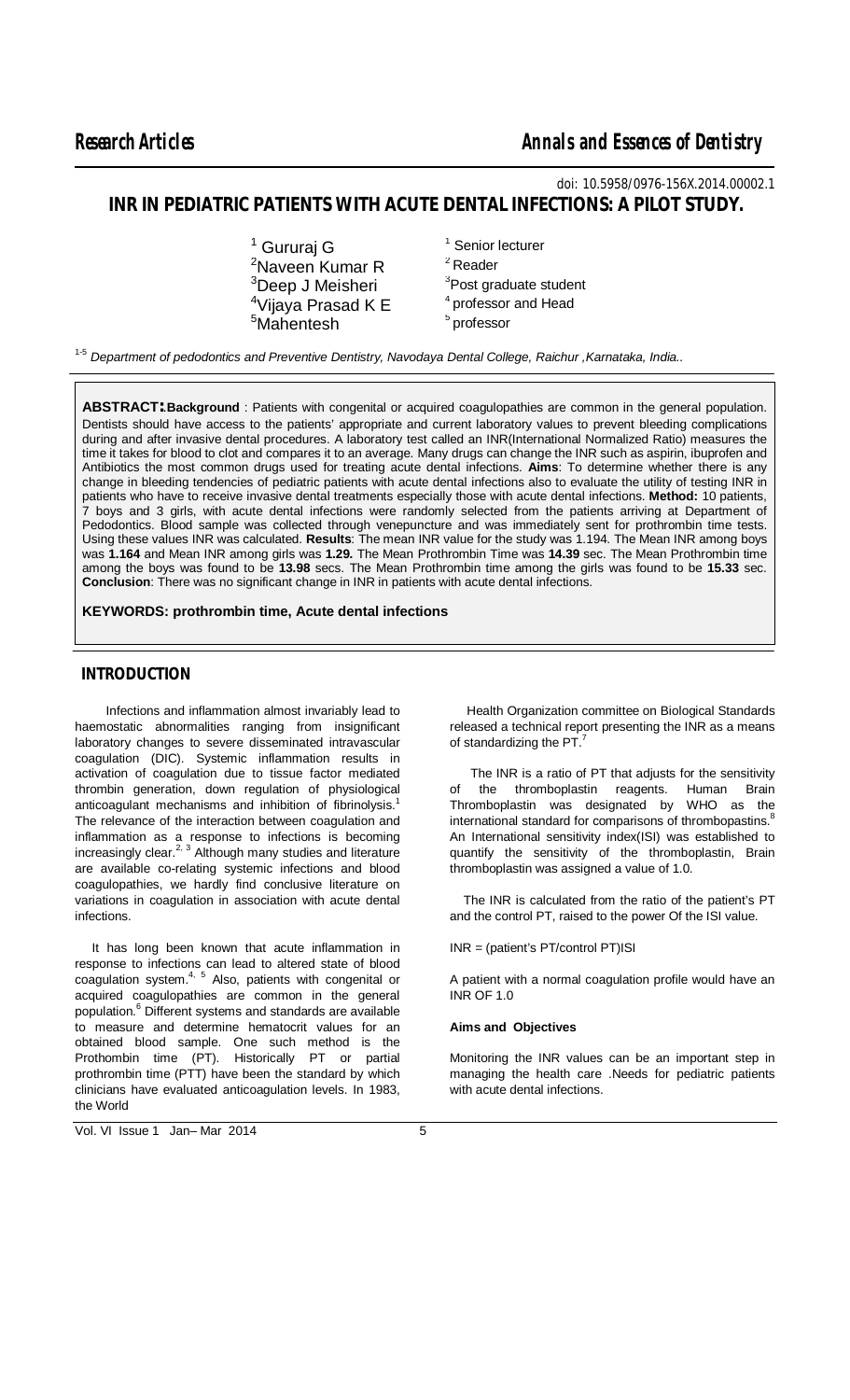$\overline{a}$ 

| <b>Sex</b> | <b>Prothombin time</b> | <b>INR</b> |  |
|------------|------------------------|------------|--|
|            | sec)                   |            |  |
| Male       | 14.7                   | 1.24       |  |
| Male       | 15.1                   | 1.28       |  |
| Male       | 13.5                   | 1.24       |  |
| Female     | 17.4                   | 1.47       |  |
| Male       | 13.8                   | 1.16       |  |
| Male       | 14                     | 1.18       |  |
| Female     | 14.4                   | 1.21       |  |
| Female     | 14.2                   | 1.2        |  |
| Male       | 13secs                 | 1.1        |  |
| Male       | 13.8                   | 1.18       |  |

**Table No.1:sex, prothrombin time and INR values of the study group.**

The aim of this study was

- 1. To determine whether there is any change in bleeding tendencies of pediatric patients with acute dental infections.
- To evaluate the utility of testing INR in patients<br>who have to receive invasive dental who have to receive treatments especially those with acute dental infections.

# **Methodology**

For this pilot study, 10 pediatric patients , 7 boys and 3 girls, with acute dental infections such as periapical abscess and space infections, and free of any systemic conditions, were randomly selected from the OPD of dept. of Pediatric and Preventive Dentistry. 5 boys and 3 girls presented with acute periapical infections and 2 boys presented with buccal space infections. This study was approved by Ethical committee board, NET. The Blood sample was collected through vene puncture by a qualified nurse only after obtaining written consent from the patient's parent. The collected blood sample w as then immediately sent to the Department of Pathology, Navodaya Medical College and PT was determined. This test assesses the extrinsic and common coagulation pathways. The clotting of plasma after addition of exogenous source of tissue thromboplastin and Ca+ ions was measured in seconds. Using this determined prothrombin time, INR was calculated.

## **Statistical Analysis**

We determined descriptive statistics including mean INR value, mean INR value for boys and girls and number of patients. Simple't' test was used to determine the 'p' value for significance.

## **Results**

 A total of 10 patients were evaluated in the present study among which 7 boys and 3 girls were recorded with acute dental infections. However who in turn were further categorized based on type of infections , the distribution of

Vol. VI Issue 1 Jan–Mar 2014 6

the same is presented in Graph no.1. In the present study , the total of 10 individuals on evaluation showed the Mean Prothrombin Time as **14.39** sec. The Mean Prothrombin time among the boys was found to be **13.98** sec. The Mean Prothrombin time among the girls was found to be **15.33** sec.

 In our study the evaluation of the Mean INR among all subjects were found to be **1.194**. The Mean INR among boys was **1.164** and Mean INR among girls was **1.29.** The distribution of the prothrombin and Inr of all the individuals is presented in **Table no.1.** Using the simple 't' test we compared the mean INR values of our study to the standardized mean INR value of 1.The calculated 't' value for the study was 1.4774, which was less than the probability for degree of freedom at any given point of 't'. We found no significant difference in INR values(p>0.05).

#### **Discussion**

 Much of our knowledge on the mechanisms that play in infection-associated activation of coagulation comes from observations in clinical and experimental infectious disease. A bidirectional relationship exists between inflammation and infection and coagulation. $1$  In the present study an attempt was made to evaluate the relationship of infection and coagulation. The parameters used to evaluate the relationship were prothrombin time and INR which in the most of the cases will give a clear picture or the coagulation cascades which has already been proven by the literature.<sup>9</sup>

 In our present study a total of 10 patients showed a mean prothrombin time of 14.39 seconds and mean INR of 1.194 in the presence of acute dental infections. These finding are suggestive of no marked variation of the coagulation cascade in relation to the acute dental infections i.e. the tissue thromboplastin or other coagulation factors were not varied in the presence of acute dental infections these are not in concurrent with other studies were coagulation disorders were evaluated in relation to other infections.<sup>1, 3, 4, 10</sup> These findings can be supported by the theory of bidirectional relationship of